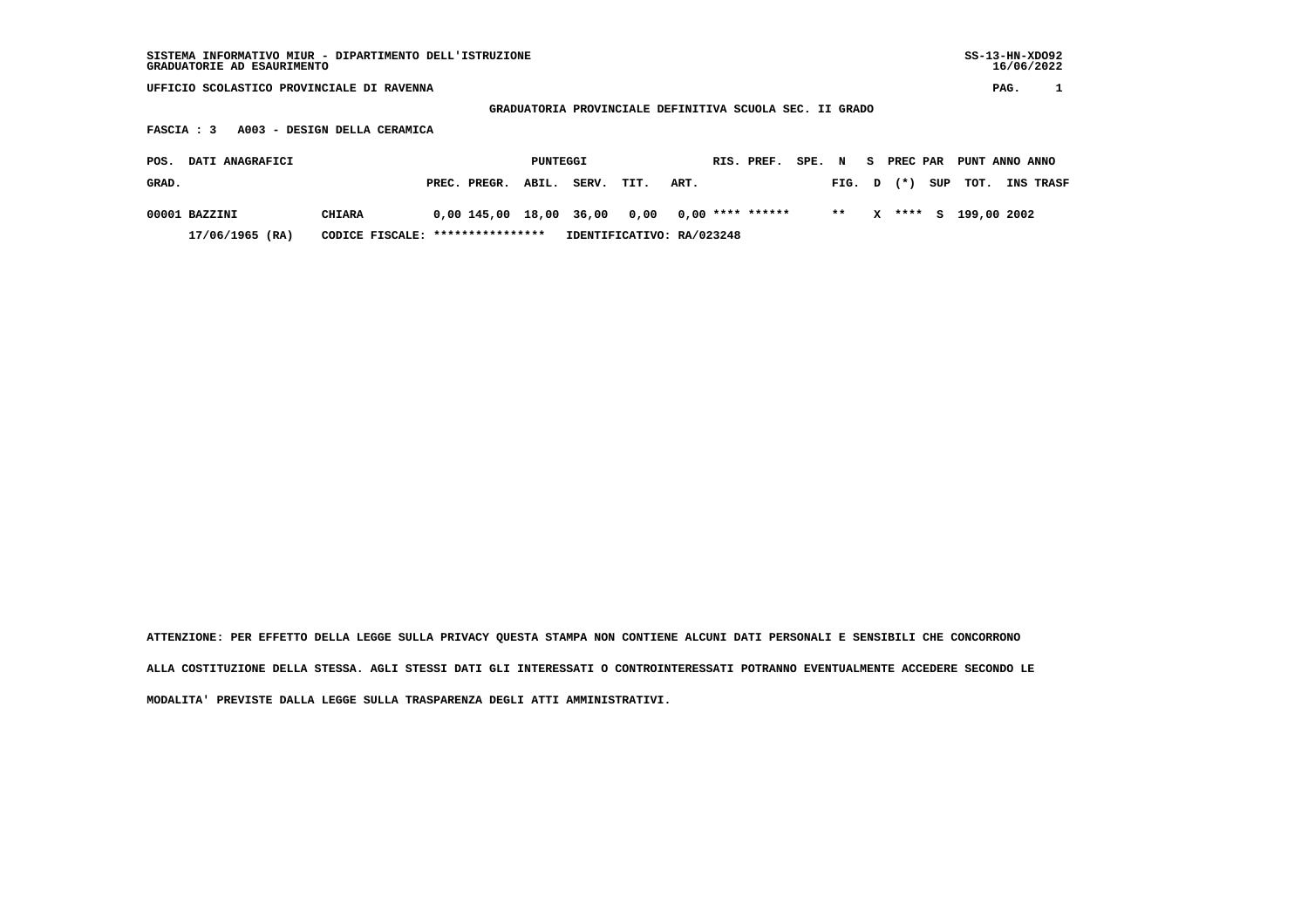**UFFICIO SCOLASTICO PROVINCIALE DI RAVENNA PAG. 2**

 **GRADUATORIA PROVINCIALE DEFINITIVA SCUOLA SEC. II GRADO**

 **FASCIA : 3 A008 - DISCIPLINE GEOMETRICHE, ARCHITETTURA, DESIGN D'ARREDAMENTO E SCENOTECNICA**

| POS.  | <b>DATI ANAGRAFICI</b> |                                  |                    | PUNTEGGI |                                                |                           |      | RIS. PREF. SPE. N S PREC PAR PUNT ANNO ANNO |        |       |          |                         |
|-------|------------------------|----------------------------------|--------------------|----------|------------------------------------------------|---------------------------|------|---------------------------------------------|--------|-------|----------|-------------------------|
| GRAD. |                        |                                  | PREC. PREGR. ABIL. |          | SERV.                                          | TIT.                      | ART. |                                             | FIG. D | $(*)$ | SUP TOT. | <b>INS TRASF</b>        |
|       | 00001 FUCECCHI         | CRISTINA                         |                    |          | $0.00$ 82.00 42.00 36.00 0.00 0.00 **** ****** |                           |      |                                             | $***$  |       |          | **** S 160,00 2011 2011 |
|       | 24/12/1972 (SI)        | CODICE FISCALE: **************** |                    |          |                                                | IDENTIFICATIVO: RA/040708 |      |                                             |        |       |          |                         |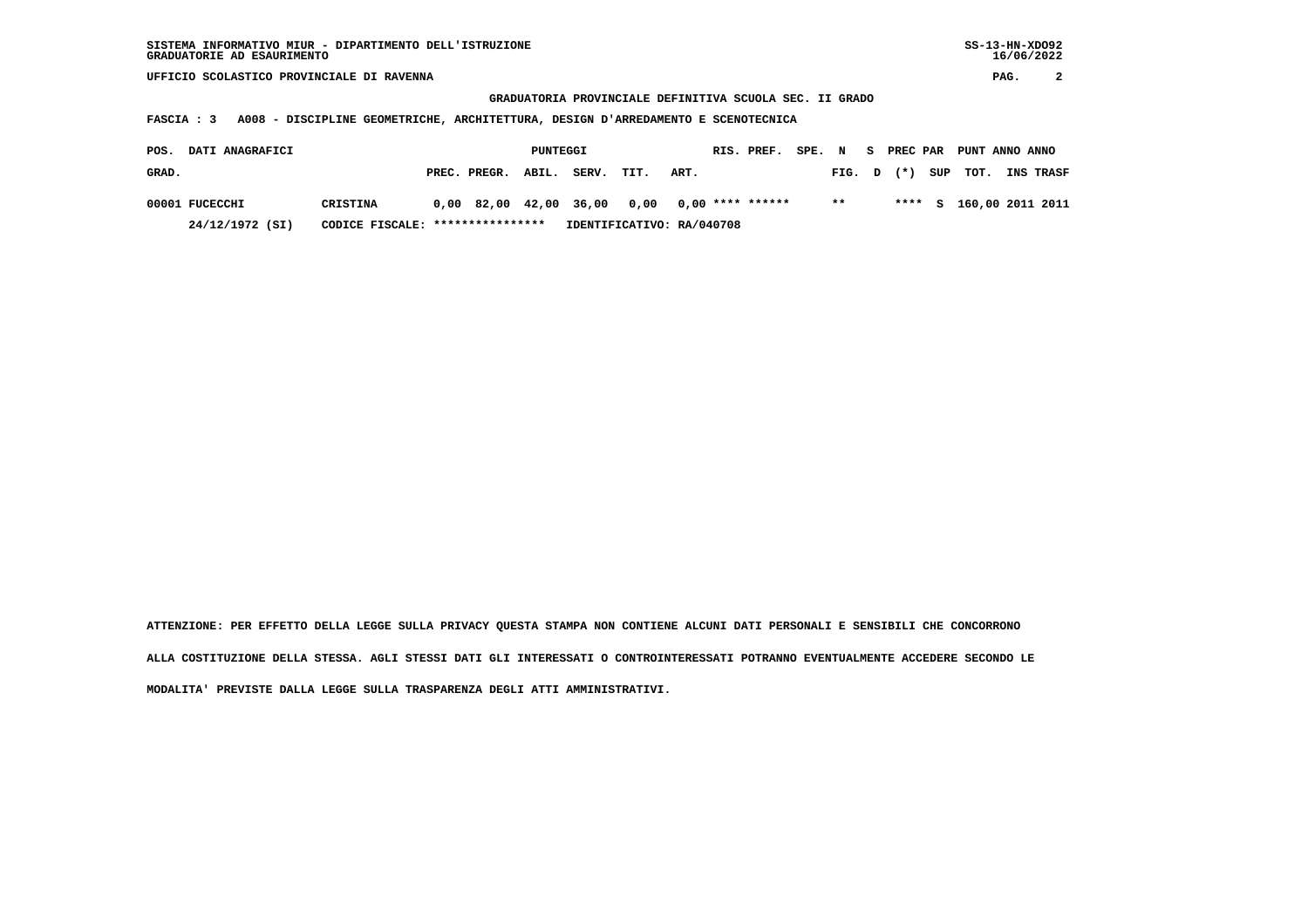| SISTEMA INFORMATIVO MIUR - DIPARTIMENTO DELL'ISTRUZIONE | SS-13-HN-XD092 |
|---------------------------------------------------------|----------------|
| GRADUATORIE AD ESAURIMENTO                              | 16/06/2022     |

 **UFFICIO SCOLASTICO PROVINCIALE DI RAVENNA PAG. 3**

 **GRADUATORIA PROVINCIALE DEFINITIVA SCUOLA SEC. II GRADO**

 **FASCIA : 3 A009 - DISCIPLINE GRAFICHE, PITTORICHE E SCENOGRAFICHE**

| POS.       | <b>DATI ANAGRAFICI</b> |                                  |                               | PUNTEGGI |                                                |      | RIS. PREF. SPE. N S PREC PAR PUNT ANNO ANNO |       |  |                      |                               |
|------------|------------------------|----------------------------------|-------------------------------|----------|------------------------------------------------|------|---------------------------------------------|-------|--|----------------------|-------------------------------|
| GRAD.      |                        |                                  | PREC. PREGR. ABIL. SERV. TIT. |          |                                                | ART. |                                             |       |  |                      | FIG. D (*) SUP TOT. INS TRASF |
| 00001 FOLI |                        | IRENE                            |                               |          | $0.00$ 63.00 42.00 36.00 0.00 0.00 **** ****** |      |                                             | $* *$ |  | X **** S 141,00 2009 |                               |
|            | 08/05/1983 (RA)        | CODICE FISCALE: **************** |                               |          | IDENTIFICATIVO: RA/038524                      |      |                                             |       |  |                      |                               |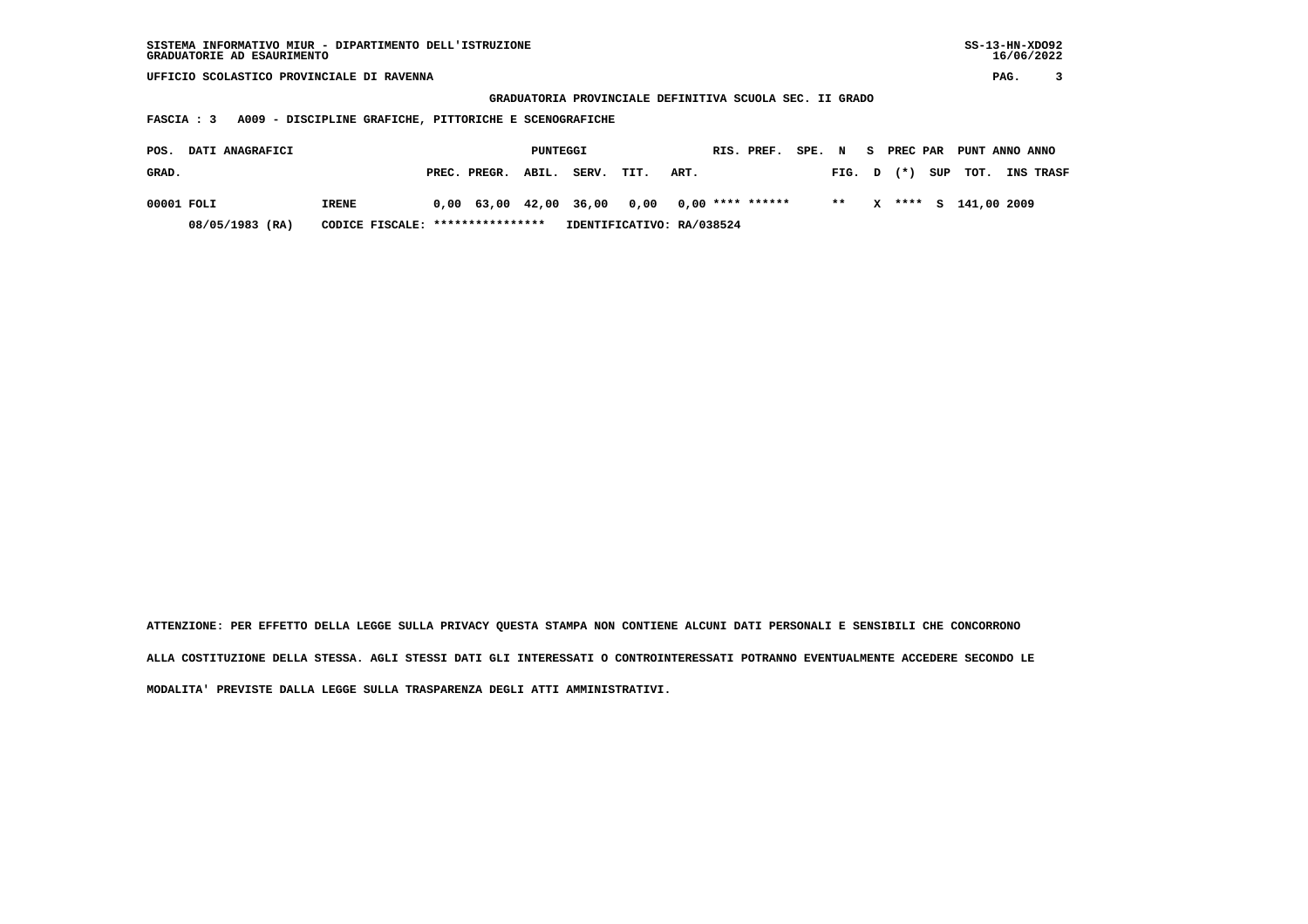**UFFICIO SCOLASTICO PROVINCIALE DI RAVENNA PAG. 4**

 **GRADUATORIA PROVINCIALE DEFINITIVA SCUOLA SEC. II GRADO**

 **FASCIA : 3 A046 - SCIENZE GIURIDICO-ECONOMICHE**

| POS.  | DATI ANAGRAFICI   |                                   |      |                         | PUNTEGGI   |                           |                           |      | RIS. PREF.         | SPE. N |        |   | S PREC PAR |     | PUNT ANNO ANNO     |           |
|-------|-------------------|-----------------------------------|------|-------------------------|------------|---------------------------|---------------------------|------|--------------------|--------|--------|---|------------|-----|--------------------|-----------|
| GRAD. |                   |                                   |      | PREC. PREGR.            | ABIL.      | SERV.                     | TIT.                      | ART. |                    |        | FIG. D |   | $(\star)$  | SUP | TOT.               | INS TRASF |
|       | 00001 FABBRI      | <b>MARIA CRISTIN</b>              |      | 0,00 276,00 16,00 36,00 |            |                           | 0,00                      |      | $0,00$ **** ****** |        | $**$   |   | ****       | s   | 328,00 2000        |           |
|       | 21/03/1966 (RA)   | CODICE FISCALE: ***************** |      |                         |            | IDENTIFICATIVO: RA/020506 |                           |      |                    |        |        |   |            |     |                    |           |
|       | 00002 PRANTERA    | DANIELA TERES                     |      | 0,00 106,00 16,00 36,00 |            |                           | 0,00                      |      | $0.00$ **** ****** |        | $**$   |   | ****       |     | S 158,00 2011 2011 |           |
|       | 03/10/1961 (CS)   | CODICE FISCALE: ***************** |      |                         |            | IDENTIFICATIVO: RA/040859 |                           |      |                    |        |        |   |            |     |                    |           |
|       | 00003 MAZZACURATI | <b>AURA</b>                       | 0.00 |                         | 0,00 42,00 | 36,00                     | 0,00                      |      | $0,00$ **** ****** |        | $* *$  | x | ****       | s   | 78,00 2019         |           |
|       | 16/10/1971 (BO)   | CODICE FISCALE: ***************** |      |                         |            |                           | IDENTIFICATIVO: RA/026279 |      |                    |        |        |   |            |     |                    |           |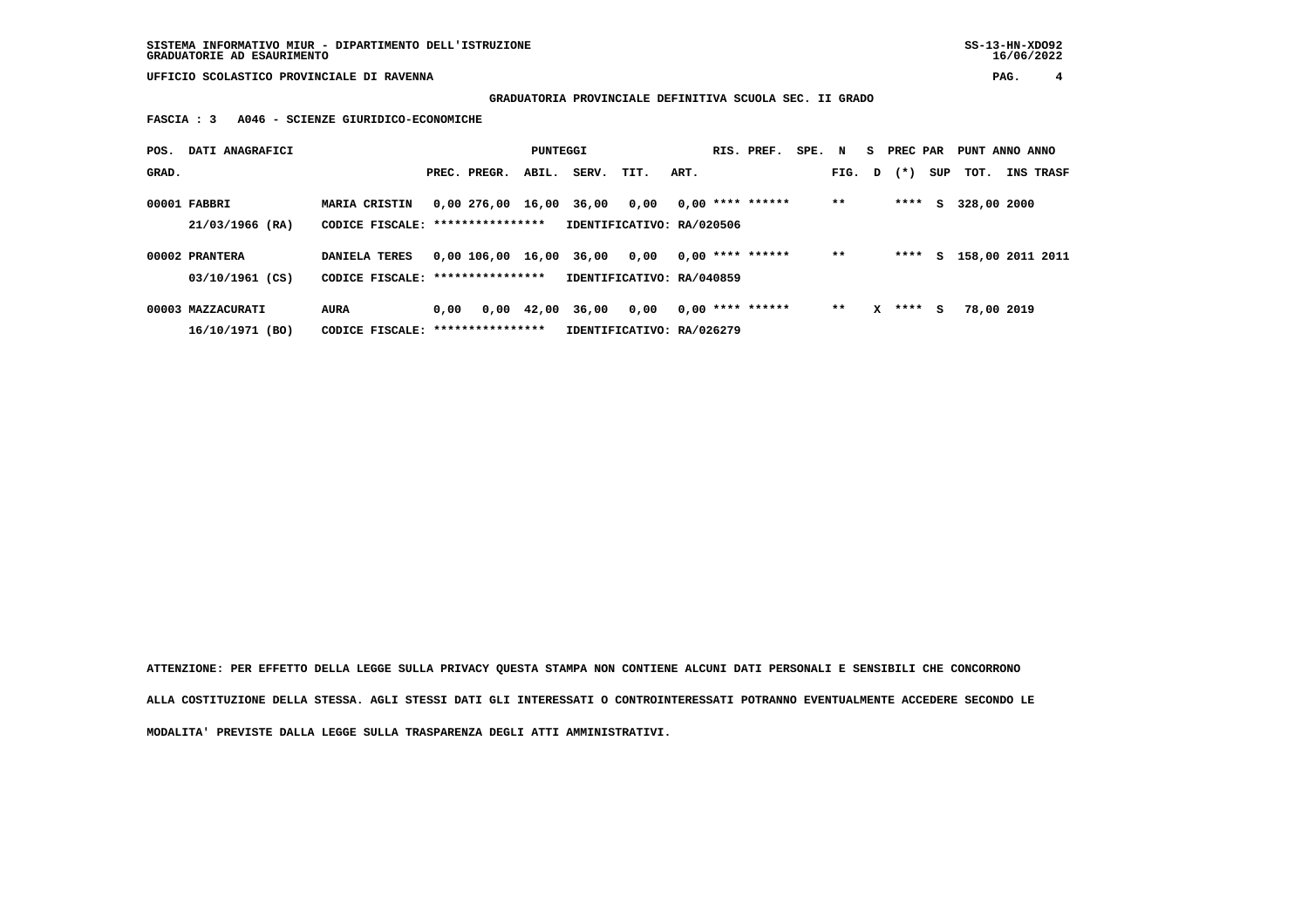**SISTEMA INFORMATIVO MIUR - DIPARTIMENTO DELL'ISTRUZIONE SS-13-HN-XDO92 GRADUATORIE AD ESAURIMENTO 16/06/2022**

 **UFFICIO SCOLASTICO PROVINCIALE DI RAVENNA PAG. 5**

 **GRADUATORIA PROVINCIALE DEFINITIVA SCUOLA SEC. II GRADO**

 **FASCIA : 3 A054 - STORIA DELL'ARTE**

| POS.  | DATI ANAGRAFICI  |                                  |                        | PUNTEGGI |       |                           |      | RIS. PREF.         | SPE. N |        |   | S PREC PAR |     | PUNT ANNO ANNO |                  |
|-------|------------------|----------------------------------|------------------------|----------|-------|---------------------------|------|--------------------|--------|--------|---|------------|-----|----------------|------------------|
| GRAD. |                  |                                  | PREC. PREGR.           | ABIL.    | SERV. | TIT.                      | ART. |                    |        | FIG. D |   | $(* )$     | SUP | тот.           | <b>INS TRASF</b> |
|       | 00001 ZANNONI    | <b>SARA</b>                      | $0.00$ 135.00 42.00    |          | 36,00 | 0.00                      |      | $0,00$ **** ****** |        | $**$   | x | ****       | S.  | 213,00 2007    |                  |
|       | 03/05/1980 (RA)  | CODICE FISCALE: **************** |                        |          |       | IDENTIFICATIVO: RA/026428 |      |                    |        |        |   |            |     |                |                  |
|       | 00002 DE PASCALE | ANTONIA ANGEL                    | 0,00 80,00 16,00 36,00 |          |       | 0.00                      |      | $0,00$ **** ****** |        | $***$  |   | ****       | s   | 132,00 2002    |                  |
|       | 02/10/1970 (SA)  | CODICE FISCALE: **************** |                        |          |       | IDENTIFICATIVO: RA/022976 |      |                    |        |        |   |            |     |                |                  |